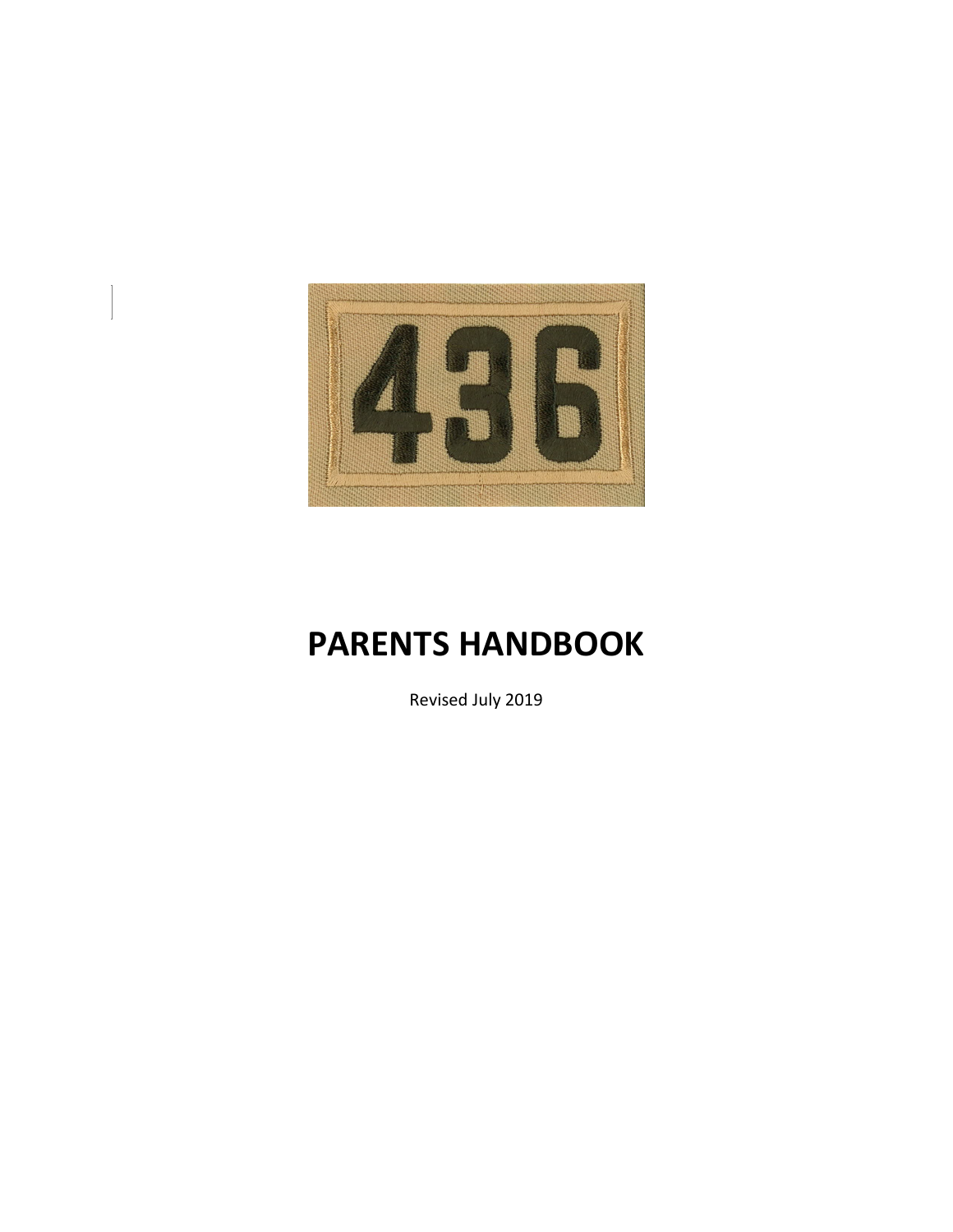# **Table of Contents**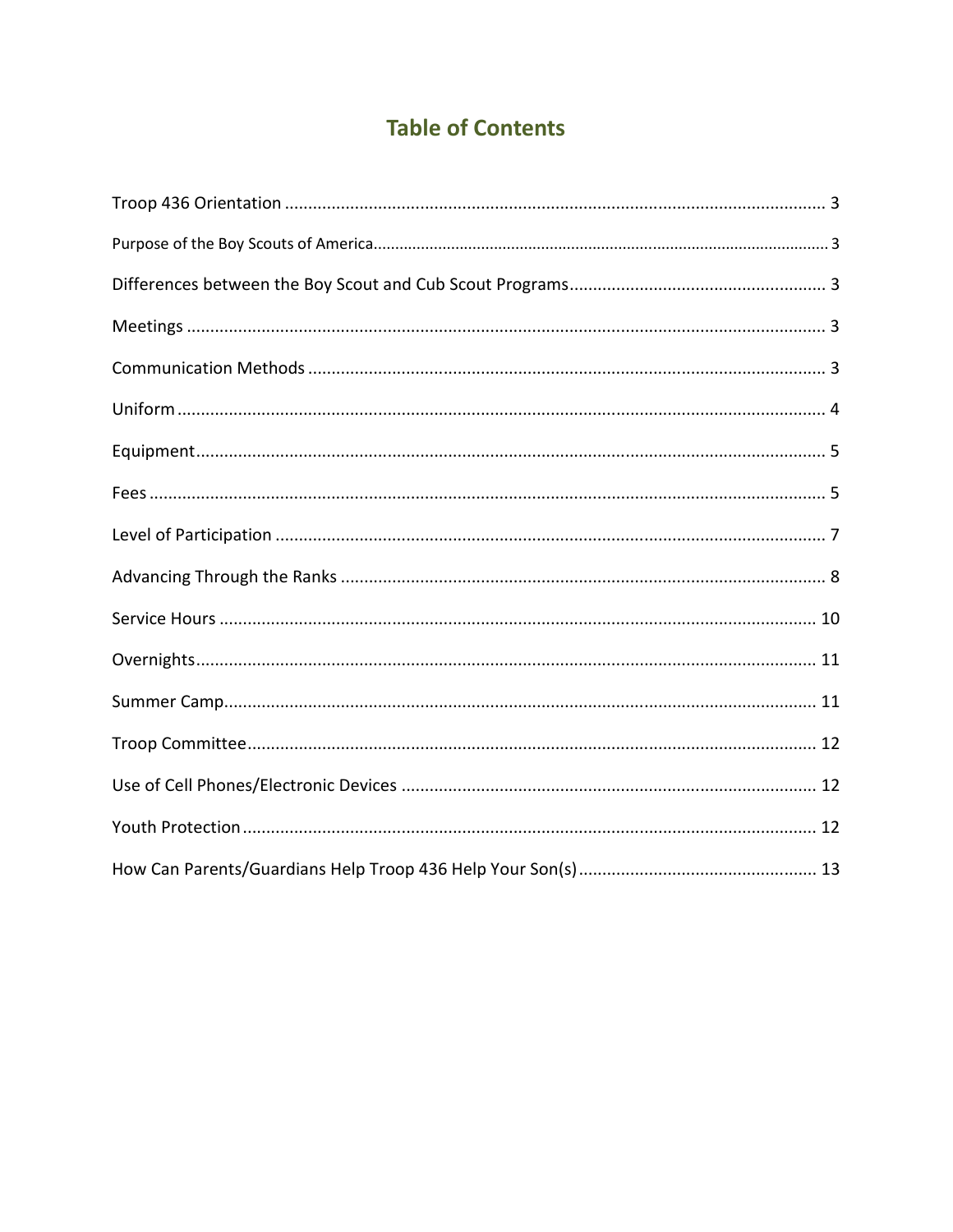# **Troop 436 Orientation**

If you have not already done so, please take a few minutes and familiarize yourself with the *Troop 436 Orientation* slide deck posted on the Troop website.

### **Purpose of the Boy Scouts of America**

The Boy Scouts of America (BSA) was incorporated to provide a program for community organizations that offer effective character, citizenship, and personal fitness training for youth. Specifically, the BSA endeavors to develop American citizens who are physically, mentally, and emotionally fit; have a high degree of self-reliance as evidenced in such qualities as initiative, courage, and resourcefulness; have personal values based on religious concepts; have the desire and skills to help others; understand the principles of the American social, economic, and governmental systems; are knowledgeable about and take pride in their American heritage and understand our nation's role in the world; have a keen respect for the basic rights of all people; and are prepared to participate in and give leadership to American society.

### **Differences between the Boy Scout and Cub Scout Programs**

#### **Cub Scouts**

- Adults lead;
- Activities are adult directed.

#### **Boy Scouts**

- The BOYS run the Troop through the Senior Patrol Leader (SPL), Assistant Senior Patrol Leaders (ASPLs), Patrol Leaders (PLs) and Assistant Patrol Leaders (APLs) using the Patrol Method;
- Boys take responsibly for getting weekly information about Troop activities at Scout meetings;
- Boys plan, pack, set up camp, cook, and run activities on overnights;
- Merit badges and rank progressions are at the initiative of the individual scout and do not coincide with school grade. Parents can help by tracking their son's progress;
- Parents cannot sign off on requirements.

# **Meetings**

Meetings are held every Wednesday, 7:30-9:00PM, September through June at Walter J. Kossmann School (unless otherwise announced), Long Valley, NJ, in the gymnasium. General rule: If school is not being held that day (due to holidays, breaks, or snow days), we will not meet.

# **Communication Methods**

#### **Scouts**

- Information binder (given upon joining);
- Troop meeting announcements;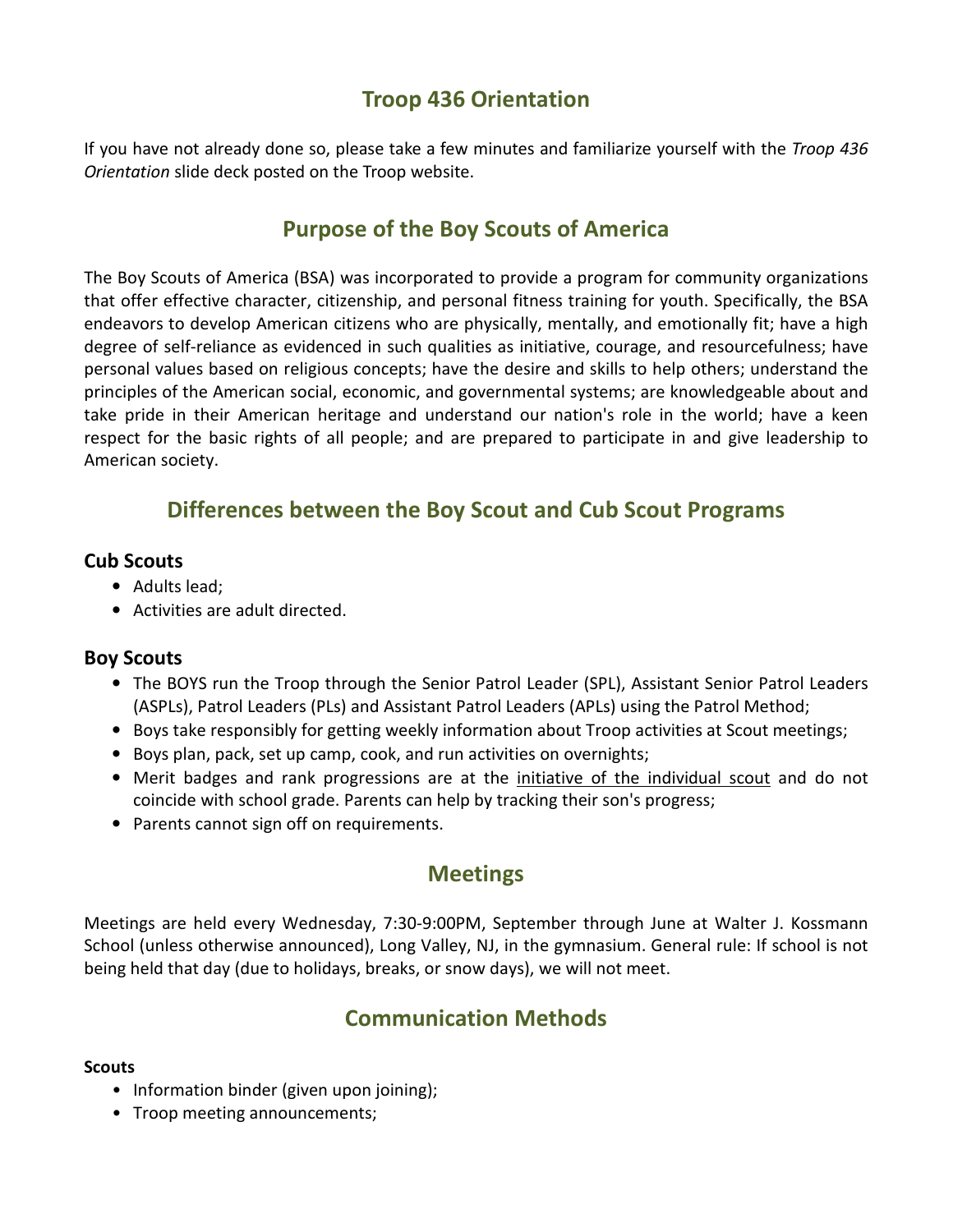- Patrol Leaders' Council (PLC) and/or Patrol meetings;
- Phone calls to/from Patrol Leader;
- Troop website and Facebook page;
- Monthly newsletter;
- Weekly emails from Scout Troop Communications role.

#### **Parents/Guardians**

- Weekly reminders & email;
- Monthly newsletter;
- Parents handbook;
- Monthly Troop Committee meetings;
- Parents meetings (Sept./April);
- *Troop Directory* of families posted on the Troop website;
- Troop website. http://www.troop436.org/

### **Uniform**

Full "Class A" uniforms will be worn at all Courts of Honor, Scoutmaster Conferences, Boards of Review, when addressing the Troop Committee, the last Troop meeting of each month, and at the request of the Scoutmaster or one of the Assistant Scoutmaster(s).

### **Class "A" Uniform**

The BSA Class A Uniform consists of:

• BSA uniform shirt (long or short sleeve) - The uniform shirt is to have all required patches as well as the Scout's current rank, and green epaulets;

**LEFT POCKET** 

- BSA long pants or shorts with Scout socks;
- BSA belt;
- Troop 436 neckerchief and BSA slide or a handmade slide that is directly related to scouting.
- See *Boy Scout Uniform* doc posted on the Troop website.

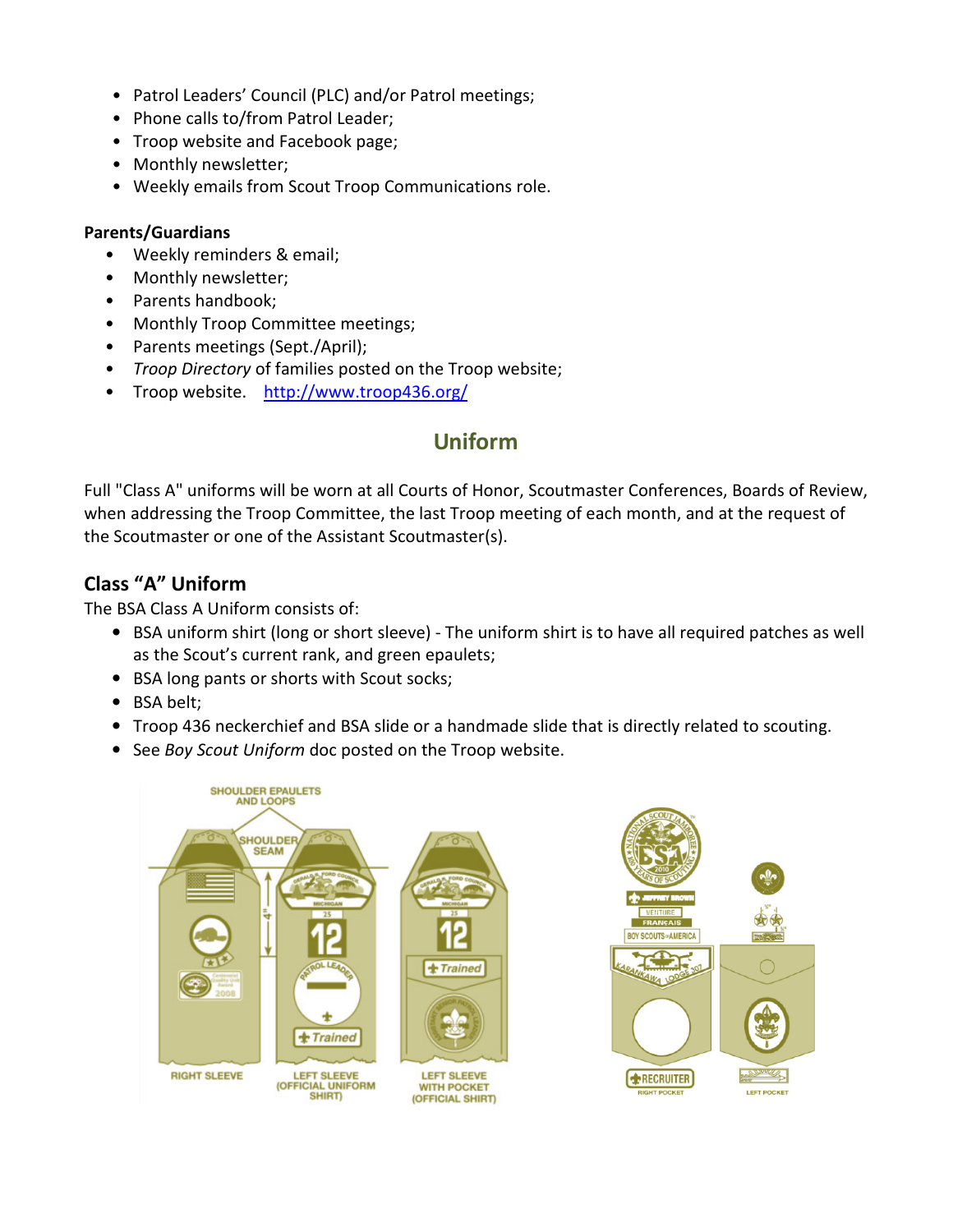#### **Class "B" Uniform**

Class B uniforms are worn at all troop meetings (with the exception of the last meeting of each month when Class A uniform is worn), troop wide service projects and at the request of the Scoutmaster and/or Assistant Scoutmaster(s). Class B uniforms consist of navy blue Troop 436 embroidered shirts – t-shirts, polo shirts, sweatshirts, etc. Class B uniform orders are placed twice a year, in the Fall and again in the Spring. The *Class B Uniform Order Form* can be found on the Troop website.

# **Equipment**

For Scouts bridging over from Cub Scouts, Troop 436 provides as part of the fee to join, a winter hat, green epaulets for the uniform, a neckerchief and slide, Class B uniform t-shirt, and "436" numerals for the uniform.

Basic equipment considerations for new scouts (Troop 436 already has tents, cooking equipment etc.):

- **Sleeping bag;** summer bag rated at 40 degrees, winter bag rated at 0 degrees along with a foam sleeping pad;
- Comfortable **hiking boots** which should be worn for several weeks prior to an outing. New boots = blisters;
- **Mess Kit** The traditional aluminum mess kits you may remember from your youth do NOT hold up. Consider making your own mess kit of plate, bowl, cup, knife, fork, spoon – or picking up a plastic mess kit in a mesh carry bag available at Ramsey Outdoor in Ledgewood, Wal-Mart, or the Scout Shop at Patriot's Path Council HQ in Cedar Knolls.
- **Class A Uniform** Scout shirt, belt, pants OR shorts/socks. Troop 436 has a limited supply of "hand me down" uniforms for anyone who wants them. Uniforms are available at Ramsey Outdoor in Ledgewood or at the Scout Shop at Patriot's Path Council HQ in Cedar Knolls;
- **Rain Poncho;**
- **Flashlight** (recommend LED headlamps).

WalMart is great place to buy starter equipment. As with anything, you get what you pay for. As your Scout gets older, consider Ramsey Outdoor in Ledgewood, Campmor in Ramsey, or any other outdoor/camping retailer for your purchases. Additionally, Troop 436 gets a steep discount off at Alps Mountaineering. You can obtain the latest price list for Alps by logging in and going to the *All Members* section. Also, see the *Camping Checklist* doc posted on the Troop website.

#### **Fees**

### **Membership Fees**

**Are there membership fees?** – BSA registration fees will be charged to youth and adult leadership prior to the charter coming due each year (Jan.1-Dec.31). These fees go directly to national BSA headquarters and do not in any way directly support the Troop 436 operational budget. Fees for the upcoming calendar year will be collected beginning October 1 with all payments being due no later than November 30.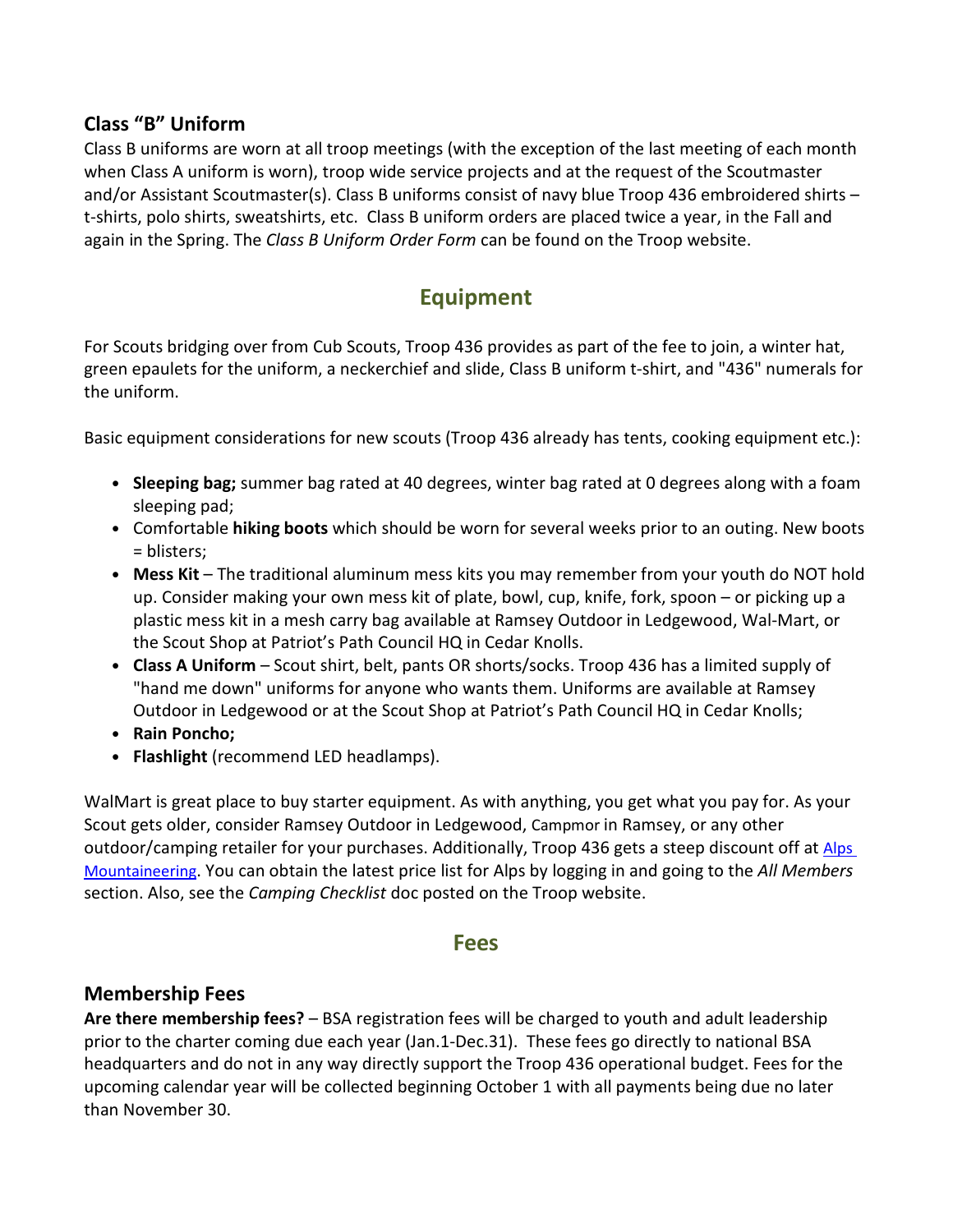### **Other Fees**

**Are there other fees?** – Camping costs will be incurred by the Scout. A nominal fee will be charged for food and any fee-based activities. The Troop takes care of the cabin and/or campsite fees. Additional fees will be levied as needed. All outing fees will be paid by the deadline posted by the Activities Coordinator. In addition, all permission slips, waivers, registrations, and medical forms will be turned in by the deadline posted by the activities coordinator.

#### **Scout Account Program**

**Purpose** – No Scout should be left behind because of their family's financial circumstances. Troop 436 has established the *Scout Account Program* to offer Scouts the opportunity to earn money to be used for any Scouting activity and lessen the families financial burden from Scouting. Scout Accounts serve as a means for Scouts to earn their way in Scouting by participating in the Troop's designated Fundraising programs to fund any Scout activity including overnights, summer camp, High Adventure trips, even annual dues!

Individual Youth accounts teach Scouts to be Thrifty as they save for their future in Scouting. Scouts learn personal management, not by lectures, but through life experience. Individual accounts are bookkeeping accounts, not separate bank accounts.

*"Paying your own way is a fundamental principal of the BSA. Young people in Scouting are taught early on that if they want something, they need to earn it. The finance plan of any unit should include participation by the Scouts"* – BSA

#### **Benefit of Individual Scout Accounts**

- Scouts learn self-reliance success comes from your own hard work;
- Encourages greater participation in fundraising activities;
- Scouts learn to plan for financial goals such as summer camp;
- Scouts learn life skills of personal management through life experience;
- Provides opportunities to reduce financial burden on families for any Scout activity such as summer camp and High Adventure trips.

#### **Get Started**

Each Scout that joins Troop 436 automatically gets a Scout Account and will have at least three opportunities throughout the Scout year to participate in fundraising programs where 100% of the proceeds get credited to their account:

- Mid-September to mid-October programs vary
- March to mid-April annual flower sale
- Late April to mid-June programs vary

Scout Account funds can be used for any Scouting activity either Troop sponsored or otherwise. Any money left in a Scout Account when he leaves Scouting will revert to the Troop's general fund.

For more information, see the *Scout Account Program* doc posted on the Troop website.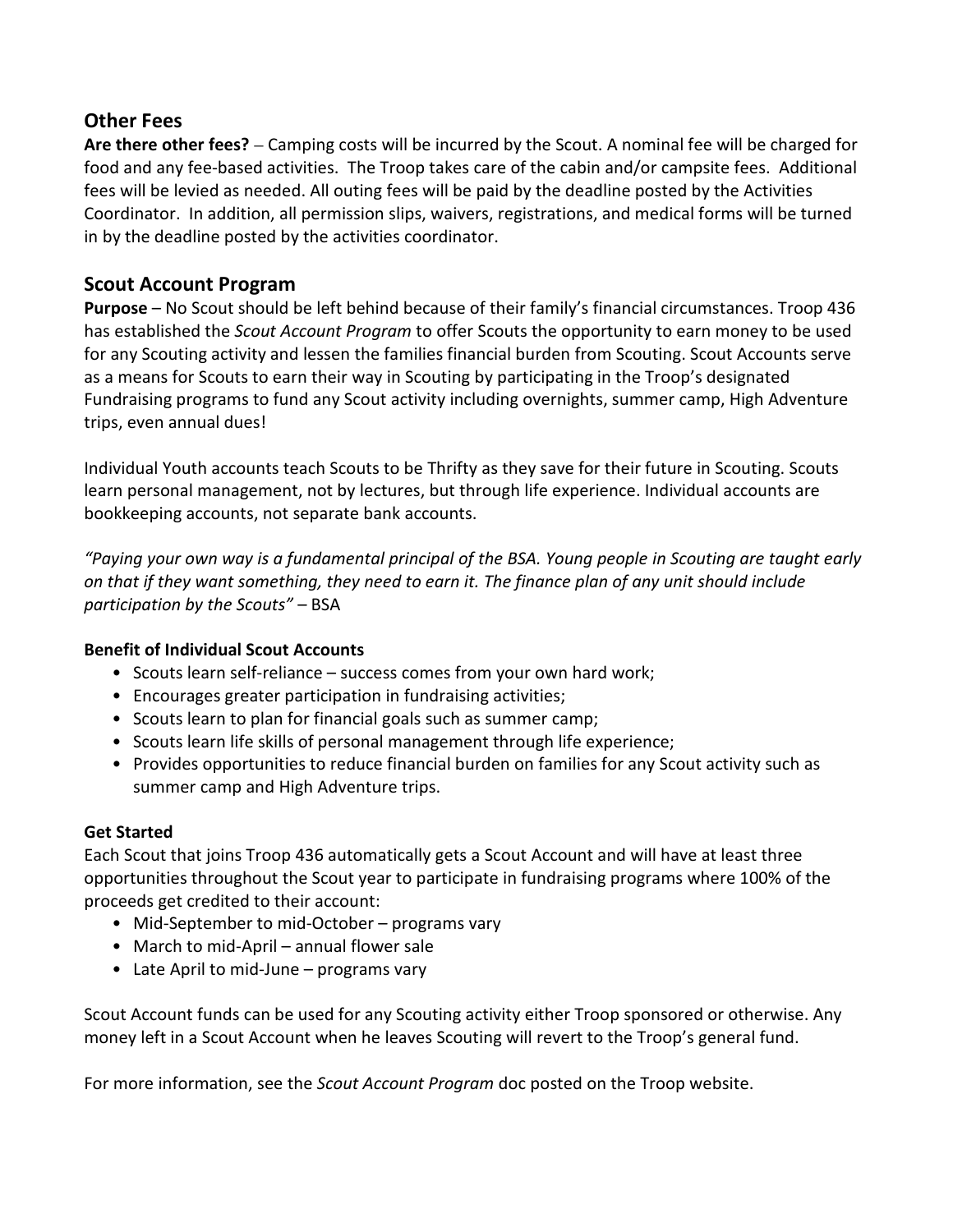#### **Financial Assistance**

**Is there any form of financial assistance?** – Yes, especially for Summer Camp. See the scoutmaster for details and ask about the Campership Program.

# **Level of Participation**

#### **What is the level of commitment expected of the Scout?**

We ask that each Scout attend the majority of weekly meetings and monthly overnights. Like sports teams, scouting takes a commitment.

- Scouts need to have at least 70% attendance at Troop meetings and 50% attendance for overnights. Acceptable excuses for missing events are illness, schoolwork, or religious functions.
- The Troop holds four fundraisers per year. Full participation in the annual wreath sale and is mandatory for every scout. The other three fundraisers are for the express purpose of funding individual Scout Accounts and are optional.
- If you are going to miss multiple meetings, a courtesy phone call or email should be sent to the scoutmaster at scoutmaster@troop436.org.
- In the event that a meeting is missed, it is the Scout's responsibility to find out what information was missed. Call someone in the same patrol, or as a last resort, seek out an adult leader.
- Two required activities per year wreath sale and Courts of Honor (3x/year).

#### **What is the level of participation of the Parents?**

There are some things that your Scout cannot do without help. Be supportive! Parent/guardian assistance is needed:

- Reinforce the ideals of the Scout Oath, Law, Motto, and Slogan in Scout's everyday life;
- Help select camping gear;
- Transportation help Scout get to Troop meetings and other functions;
- Prepare for summer camp;
- Be involved in the Troop, take on an adult position or volunteer as needed;
- When your son accepts a position of responsibility, encourage him to fulfill his obligations;
- Answer Scout's questions with…" Did you ask your Patrol Leader?";
- The boys have nothing to run if there is no parent/guardian support they lack the life experience adults have. They need our help to coach them and guide them – NOT micro manage. If a Scout is trained and capable let HIM do it. If not, train him & then LET HIM do it;
- Scouts are more likely to succeed and stay in the program long term if they have a parent/guardian involved;
- Scouting is a family activity and all adults should be active in supporting the Troop.

# **Advancing Through the Ranks**

The advancement program for Boy Scouts is symbolized by the earning of seven badges, six of which are considered **ranks**. The advancement program is often considered to be divided into two phases. The first phase from joining to First Class is designed to teach the boy Scoutcraft skills, how to participate in a group and to learn self-reliance. The Scout badge is awarded when the Scout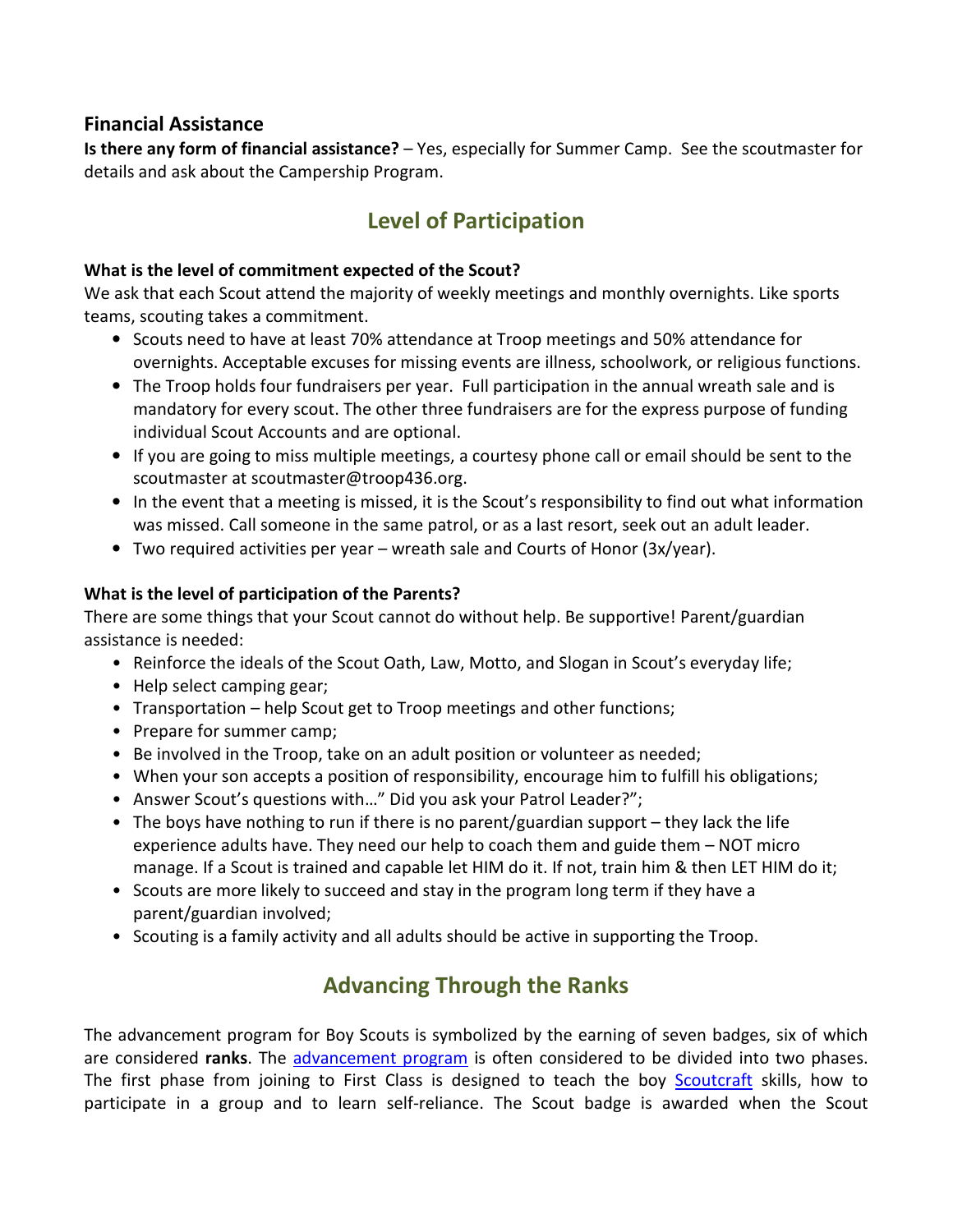demonstrates a rudimentary knowledge of the Scouting ideals and program. Tenderfoot, Second Class, and First Class have progressively harder requirements in the areas of Scoutcraft, physical fitness, citizenship, personal growth and Scout Spirit.

Although Eagle is the highest rank, the number of Scouts achieving First Class within one year of joining is still one of the key measures of unit effectiveness. Studies have shown that if a Scout achieves First Class within a year of joining, he typically stays in the Scout program for at least three years. Scouts who do so are more likely to retain Scout values as an adult and achieve the BSA primary mission of "producing useful citizens".

The second phase is the "honor ranks" of Star, Life, and Eagle, designed to develop leadership skills and allow the Scout to explore potential vocations and avocations through the merit badge program. The Star and Life ranks require that the boy serve in a position of responsibility (see *Leadership Positions* doc posted on the Troop website) and perform community service. Except for Scout rank, all ranks as well as Eagle Palms require that the candidate pass a Scoutmaster Conference and a Board of Review.

Requirements for scout rank advancement can be found in the Boy Scout Handbook on or the internet at http://www.scouting.org/Home/BoyScouts/AdvancementandAwards.aspx

Scouts should bring the handbook to all Wednesday meetings and campouts so specific requirements can be signed off. The individual scout is responsible for taking the initiative to complete the various rank requirements. Tenderfoot to 1st Class rank advancement can be achieved in a 12 to 18-month time frame. Going on campouts and also Summer Camp helps a scout's rank progression. Scouts can work on multiple rank requirements at the same time for Tenderfoot, Second Class, and First Class ranks. For Star, Life, and Eagle ranks, Scout must work on only requirements for each of those ranks before beginning requirements for the following rank. Further information regarding rank advancement can be found on the *BSA Rank Requirements* document posted on the Troop website.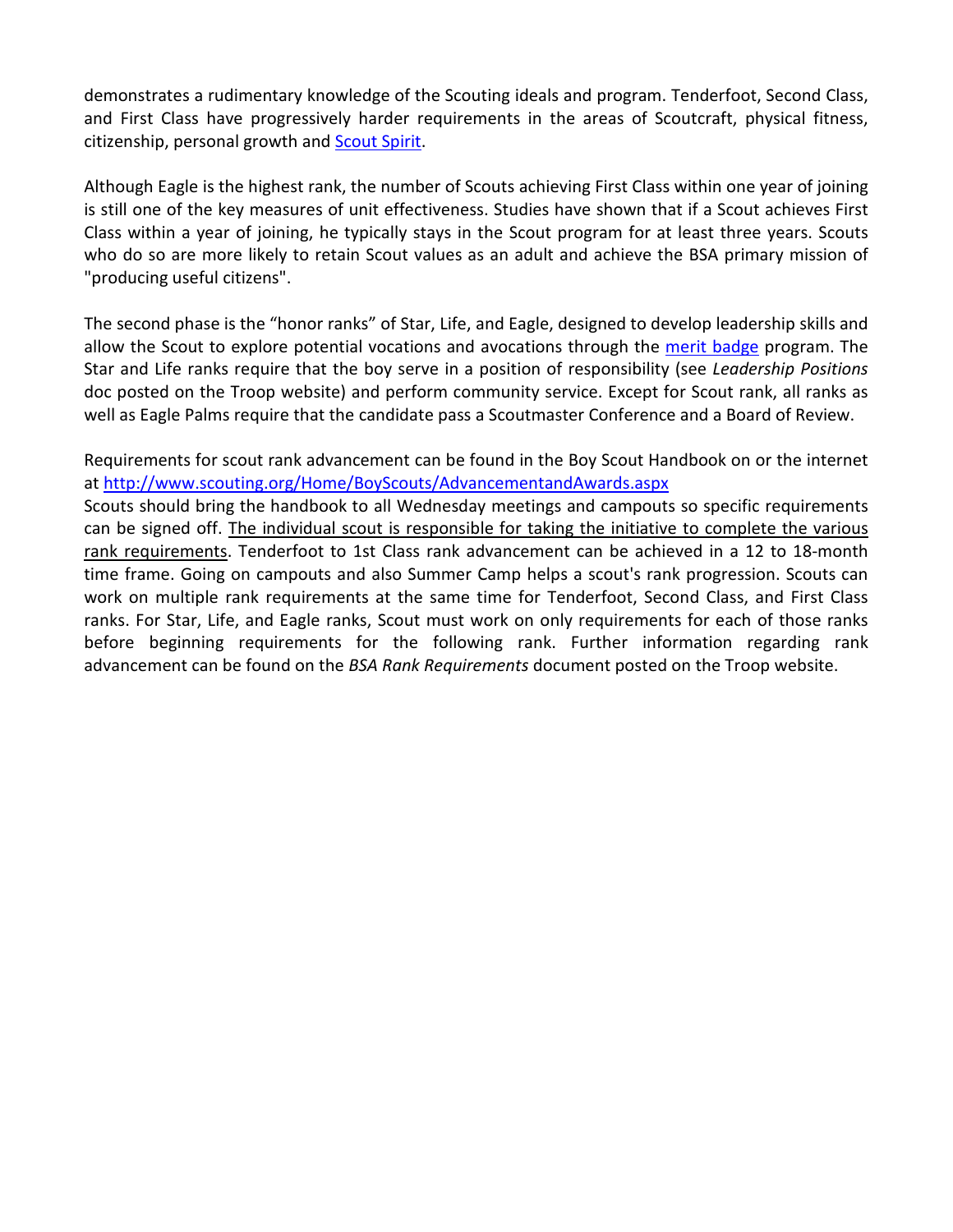

**Who is available to help?** – Unlike Cub Scouts, youth are fully responsible for their plan and pace as it relates to rank advancement. Initially upon bridging over into the Troop, new Scouts will be placed in a "New Scout Patrol" with a youth *Troop Guide* serving as *Patrol Leader* for their first four months in the Troop. This "basic training" phase ends at the Troop year-end picnic at which time all new Scouts get divided up amongst the existing Patrols. At that point, they will have a new resource in their new *Patrol Leader* in addition to the *Troop Guide*, who will continue to work with them to get to the First Class rank by the one-year anniversary. In addition, senior boys that have achieved the ranks of Star, Life or Eagle, as well as the Scoutmaster and assistants are available to help with rank advancement.

**Who may sign off on requirements in the BSA Scout Handbook?** – Only active Troop 436 registered youth with the rank of Star Scout or above may sign off requirements in another Scout's BSA handbook as may the Scout's Patrol Leader.

*The following requirements may only be signed off by the Scoutmaster or an Assistant Scoutmaster(s):* 

- Demonstrate the scout spirit by living the Scout Oath and Law in your everyday life. Be active in your Troop or patrol for the required time for the specific rank. Complete a Scoutmaster conference.
- The satisfactory completion of the above mentioned requirements will be based on the fulfillment of attendance requirements and personal conduct of the scout while attending troop meetings, outdoor activities, formal scout ceremonies and fundraisers.

**What is a Scoutmaster Conference?** – The Scoutmaster conference is a meeting between the Scoutmaster and the Scout, and is a requirement for each rank. The Scoutmaster reviews the Scout's progress and ensures all requirements have been met. The Scout is expected to show how he has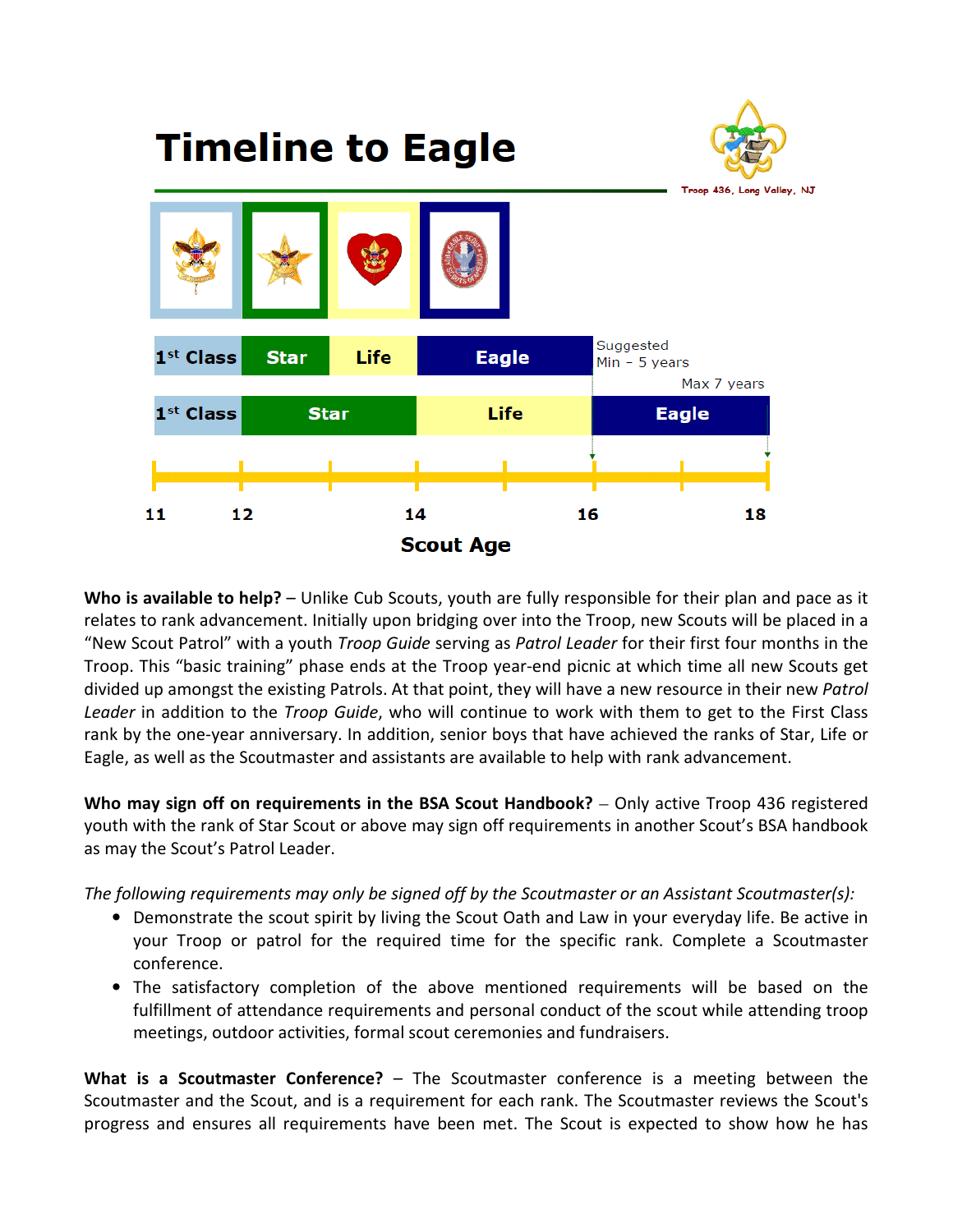grown in his understanding of the Scouting ideals, including the Scout Oath and the Scout Law, and how he has applied those ideals. The Scoutmaster will also discuss the next steps in advancement and encourages the Scout to advance.

**What is a Board of Review?** – Following a successful Scoutmaster Conference, a Scout must schedule a Board of Review. The purpose of a Board of Review is:

- To make sure the Scout has completed the requirements for the rank;
- To see how good an experience the Scout is having in the Troop;
- To encourage the Scout to progress further.

Additionally, the Board of Review provides "quality control" on advancement within the Troop, it provides an opportunity for the Scout to develop and practice those skills needed in an interview situation, and it is an opportunity for the Scout to review his accomplishments and to open up about his experience in the Troop. The Board of Review is NOT a retest; the Scout has already been tested on the skills and activities required for the rank. However, the chairman of the Board of Review should ensure that all the requirements have been "signed off" in the Scout's handbook. Additionally, the chairman should ensure that leadership and merit badge records are consistent with the requirements for the rank. The Board of Review is an opportunity to review of the Scout's attitudes, accomplishments and his acceptance of Scouting's ideals. See the *Board of Review Process* doc posted on the Troop website for more information.

**What comprises a Board of Review?** – For all ranks (except Eagle) and Eagle palms, the Board of Review consists of three to six members of the Troop Committee. Parents may also participate as long as there is at least one registered Committee member present. The Troop Advancement Coordinator typically acts as the chairperson of the Board of Review. Relatives or guardians may not serve as members of their own Scout's Board of Review, but may participate in others. The Scoutmaster and Assistant Scoutmasters should not participate in a Board of Review.

For the rank of Eagle, the Board of Review consists of three to six members drawn from Scouting and the community. At least one member of the District Advancement Committee must be a member of the Board of Review for Eagle, and may serve as chairperson of the Board of Review. Troop leaders from the Scout's Troop, relatives, or guardians may not serve as members of a Scout's Board of Review for Eagle. A Board of Review for Eagle may contain members of the community who are not registered Scouters (adult volunteers); however, they should be knowledgeable of the principles of Scouting. For example, a representative from a chartering organization, an adult Eagle Scout (even if not currently registered), or a religious leader are frequently asked to assist with an Eagle Board of Review. The Scout may request an individual to be a member of his Board of Review.

Boards of Review shall be requested of the Advancement Coordinator by the Scout. The request should be at least 1 week in advance to ensure that there are sufficient committee members on hand to complete the boards of review in the order they were requested. Scoutmaster Conferences cannot take place on the same date as the Board of Review. Last minute requests may or may not be granted. Scouts should not wait to the last meeting prior to a Court of Honor to request a Board of Review. The Advancement Coordinator reserves the right to postpone any Board of review for:

• Improper/incomplete uniform;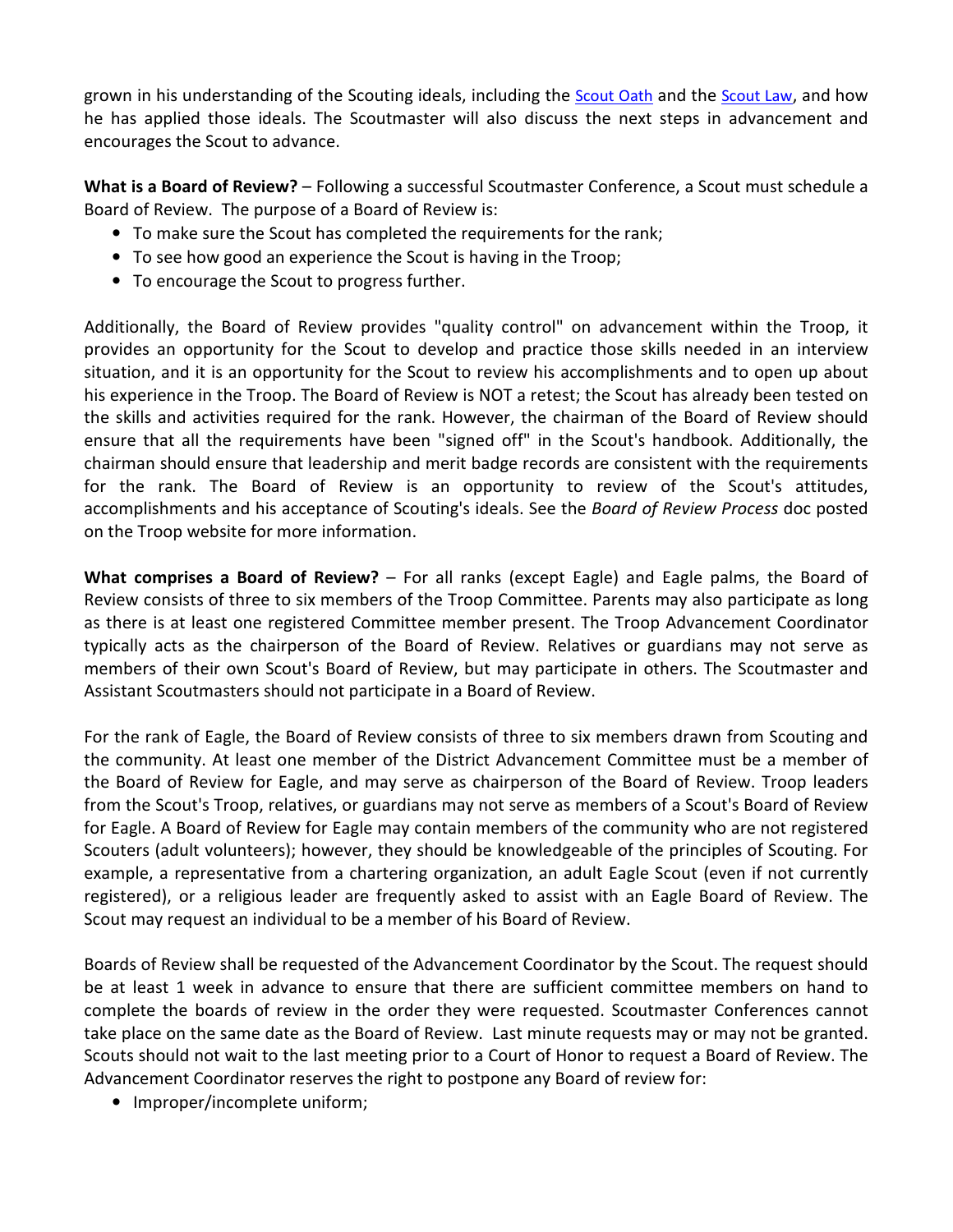• Discrepancies in the signing off of rank advancement requirements.

**What are Merit badges?** – There are over 130 different Merit Badges that a Scout can pursue. The Scout should obtain an "Application for Merit Badge" aka a blue card from the Scoutmaster before work is started on any Merit Badge. For more information, see the *Merit Badge Procedure*, *Merit Badge Blue Cards*, and Merit *Badge Workbooks* docs posted on the Troop website.

### **Service Hours**

In order to serve our community, participation in service projects is strongly encouraged for all Scouts. It is something that should be done on a consistent basis and should become part of one's daily life.

Any suggestions for service projects should be forwarded by any Scout, leader or parent/guardian to the Troop Community Service Coordinator. Scouts completing service hours, whether for rank advancement or not, need to fill out and submit a *Community Service Hours* (posted on the Troop website) form to the Community Service Coordinator in order to receive credit for any hours of service. Troop 436 leadership reserves the right to approve or disapprove any proposed service project at any time due to the unavailability of "two deep" leadership that Youth Protection trained.

# **Overnights**

**Overnight Costs** – Incurred by the Scout. A nominal fee will be charged for food and any fee-based activities. The Troop takes care of the cabin and/or campsite fees. Additional fees will be levied as needed. All outing fees will be paid by the deadline posted by the Activities Coordinator. In addition, all permission slips, waivers, registrations, and medical forms will be turned in by the deadline posted by the activities coordinator.

**Parents Welcome** – Parents/guardians are welcome as visitors at outdoor activities but should remember that BSA is a youth-led organization. Boys are on the outings to work on rank advancement and hone leadership skills. Parents/guardians must give Scouts reasonable leeway to develop these skills on their own, or amongst themselves. If, as a visitor, you observe something that you do not understand or are uncomfortable with, you should immediately bring your inquiry to the attention of the Scoutmaster or one of the Assistant Scoutmasters. See the *What Adults Do on Overnights* doc posted on the Troop website.

#### **Types of Outings**

- Weekend Overnights;
- Summer Camp;
- Annual Regional and/or National High Adventure Trips;
- Day Trips.

#### **Typical Overnight**

Adults are welcome and a minimum are required for transportation, safety, and leadership needs.

• Adults are there to observe safety issues.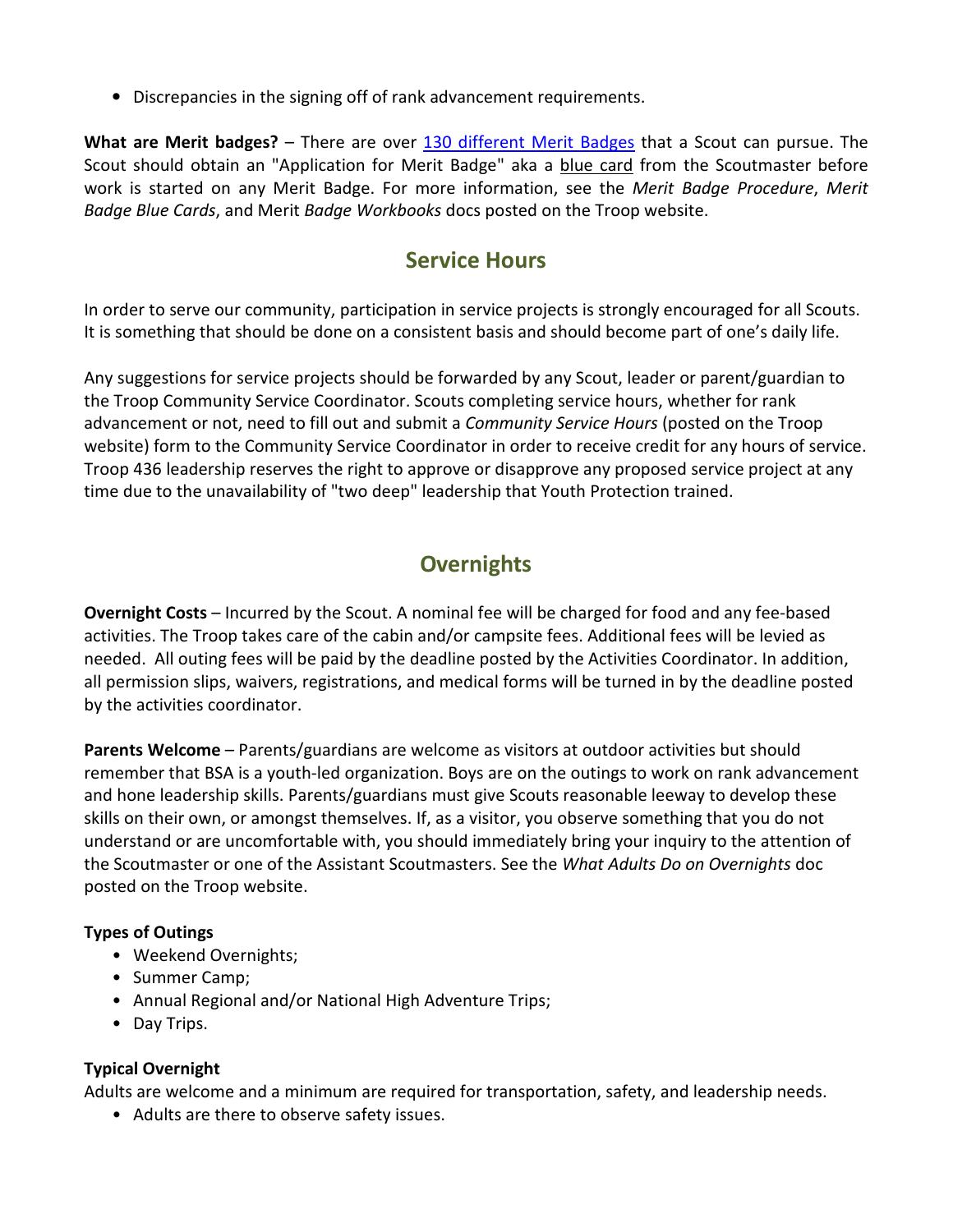- Adults are there to ask questions that make the boys think.
- Adults are NOT there to "do for the boys".
- Adults are there to provide guidance.
- Minimum cost for a basic overnight: \$15
- Overnights with excursions will add to the cost i.e. rafting, skiing, camporees, etc.
- Adults are asked to help organize/participate in at least 1 annual overnight.

### **Summer Camp**

| Location:                        | Varies - voted on by Troop each year.                                                                                                    |
|----------------------------------|------------------------------------------------------------------------------------------------------------------------------------------|
| Duration:                        | 7 Days, 6 nights (Sun-Sat), usually in July.                                                                                             |
| Scout age / rank<br>requirement: | None. All registered Boy Scouts are eligible. Rank is not a factor.                                                                      |
| Cost:                            | Approximately \$450. This cost can be reduced significantly by the individual<br>Scout's efforts with Scout Account fundraising program. |

- Scouts generally earn 2-6 merit badges.
- First year Scouts participate in the **First Class Adventure** (FCA) program or similar, a proven and fun introduction to outdoor skills. Work done in FCA can be used to earn requirements for Scout, Tenderfoot, Second Class and First Class rank. In addition to FCA, first year Scouts strongly encouraged to take Swimming merit badge.
- Scouts bring a large, sealable plastic trunk or traditional footlocker for belongings. Backpacks are not needed unless taking a merit badge (like camping) that requires one at camp.
- Scouts sleep on folding cots in 2 man, canvas tents on wooden platforms.
- See the *Benefits of Summer Camp* doc posted on the Troop website.

### **Troop Committee**

**What is the Troop Committee?** – The Troop Committee's primary responsibilities are supporting the Scoutmaster in delivering a quality troop program and handling troop administration. Meetings are held on the first non-holiday Monday of each month. Any parent/guardian can always attend committee meetings without having to join the committee. Only registered members of the committee will be able to participate in any voting.

# **Use of Cell Phones/Electronic Devices**

The use of cell phones and other electronic devices while at all Troop 436 Functions are at the discretion of the SPL and adult leadership and is only permitted once a Scout has successfully completed the *BSA Cyber Chip* course designed to promote Internet safety. The exception to this policy is at summer camp, where no electronics of any kind are permitted.

# **Youth Protection**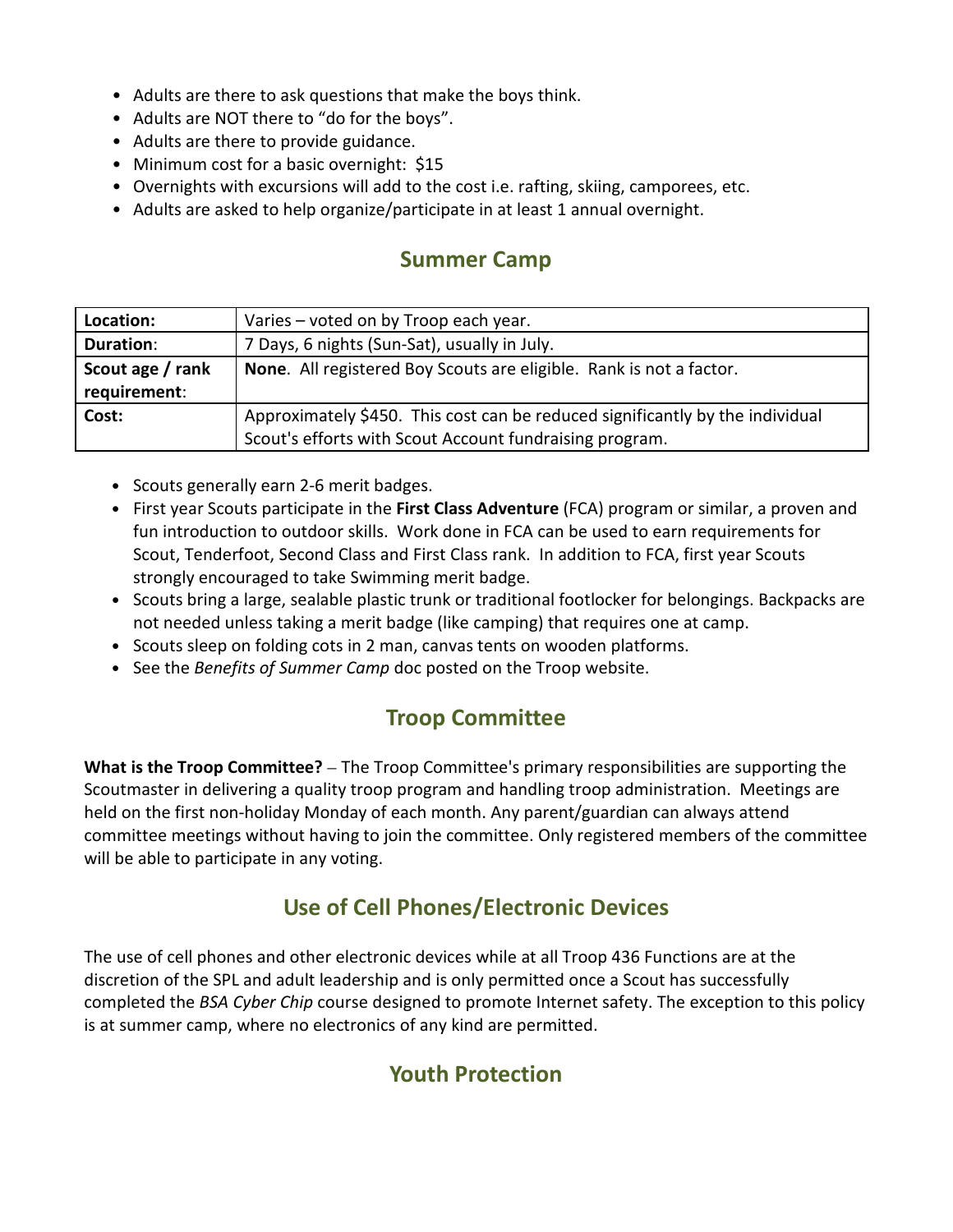### **Barriers to Abuse within Scouting**

The BSA has adopted the following policies to provide additional security for our members. These policies are primarily for the protection of our youth members; however, they also serve to protect our adult leaders from false accusations of abuse.

- **Two-deep leadership.** Two registered adult leaders or one registered leader and a parent of a participant, or other adult, one of whom must be 21 years of age or older, are required on all trips and outings.
- **No one-on-one contact.** One-on-one contact between adults and youth members is not permitted. In situations that require personal conferences, such as a Scoutmaster's conference, the meeting is to be conducted in view of other adults and youths.
- **Respect of privacy.** Adult leaders must respect the privacy of youth members in situations such as changing clothes and taking showers at camp, and intrude only to the extent that health and safety require. Adults must protect their own privacy in similar situations.
- **Separate accommodations.** When camping, no youth is permitted to sleep in the tent of an adult other than his own parent or guardian.
- **Proper preparation for high-adventure activities.** Activities with elements of risk are never undertaken without proper preparation, equipment, clothing, supervision, and safety measures
- **No secret organizations.** The Boy Scouts of America does not recognize any secret organizations as part of its program. All aspects of the Scouting program are open to observation by parents and leaders.
- **Appropriate attire.** Proper clothing for activities is required.
- **Constructive discipline.** Discipline used in Scouting should be constructive and reflect Scouting's values. Corporal punishment is never permitted.
- **Hazing prohibited.** Physical hazing and initiations are prohibited and may not be included as part of any Scouting activity.
- **Junior leader training and supervision.** Adult leaders must monitor and guide the leadership techniques used by junior leaders and ensure that BSA policies are followed.
- **Member responsibilities.** All members of the Boy Scouts of America are expected to conduct themselves in accordance with the principles set forth in the Scout Oath and Law. Physical violence, hazing, bullying, theft, verbal insults, drugs, and alcohol have no place in the Scouting program and may result in the revocation of a Scout's membership in the troop.
- **Unit responsibilities.** Adult leaders are responsible for monitoring the behavior of youth members and interceding when necessary. Parents of youth members who misbehave will be informed and asked for assistance in dealing with it.

### **The "three R's" of Youth Protection**

The "three R's" of Youth Protection convey a simple message to youth members:

- **Recognize** situations that place you at risk of being molested, how child molesters operate, and that anyone could be a molester;
- **Resist** unwanted and inappropriate attention. Resistance will stop most attempts at molestation;
- **Report** attempted or actual molestation to a parent or other trusted adult. This prevents further abuse and helps to protect other children. Let the Scout know he or she will not be blamed for what occurred.